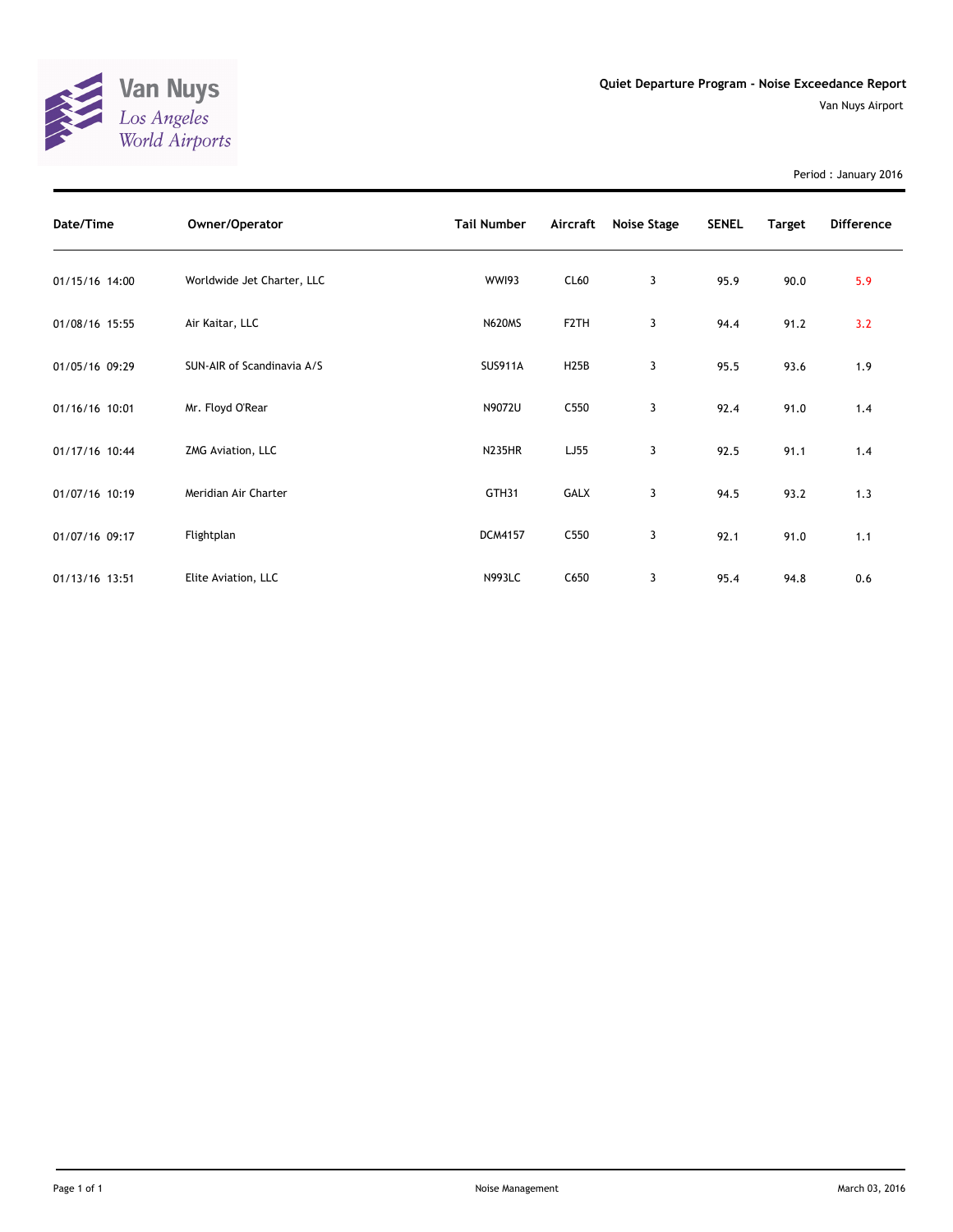

Period : January 2016

| Owner/Operator                                  | <b>Departures Exceeding</b><br><b>Target Noise Level</b> | <b>Total Southbound</b><br><b>Jet Departures</b> |
|-------------------------------------------------|----------------------------------------------------------|--------------------------------------------------|
| Elite Aviation, LLC                             | 1                                                        |                                                  |
| Flightplan                                      |                                                          |                                                  |
| Mr. Floyd O'Rear                                |                                                          |                                                  |
| SUN-AIR of Scandinavia A/S                      |                                                          |                                                  |
| ZMG Aviation, LLC                               |                                                          |                                                  |
| Air Kaitar, LLC                                 |                                                          | 2                                                |
| Meridian Air Charter                            | 1                                                        | 5                                                |
| Worldwide Jet Charter, LLC                      | 1                                                        | 17                                               |
| Acabel, LLC                                     | 0                                                        | $\mathbf{1}$                                     |
| AERO CHARTER Inc.                               | 0                                                        |                                                  |
| Aerolineas Ejecutivas, SA de CV                 | 0                                                        |                                                  |
| Aeropremiere, LLC                               | 0                                                        |                                                  |
| AG Spanos Jet Center, Inc.                      | 0                                                        |                                                  |
| Air 7 LLC                                       | 0                                                        |                                                  |
| Air Finance Corporation                         | 0                                                        |                                                  |
| Air Lease Corporation                           | 0                                                        |                                                  |
| Airbar, LLC                                     | 0                                                        |                                                  |
| AIRCRAFT HOLDING CO ONE LLC                     | 0                                                        |                                                  |
| A-Ron Resources, LLC                            | 0                                                        |                                                  |
| ATI Jet, Inc.                                   | 0                                                        |                                                  |
| AURIC ACQUISITIONS LLC                          | 0                                                        |                                                  |
| Banc of America Leasing & Capital, LLC          | 0                                                        |                                                  |
| Cameron-Henkind Corporation                     | 0                                                        |                                                  |
| CENTRAL MANAGEMENT SERVICES II LLC              | 0                                                        |                                                  |
| Cessna Aircraft Company                         | 0                                                        |                                                  |
| Clark, Jeff Ray                                 | 0                                                        |                                                  |
| Edgewood Properties, Inc C/O JSM at Falcon, LLC | 0                                                        |                                                  |
| Fenneman Aviation, LLC                          | 0                                                        |                                                  |
| <b>Flightstar Corporation</b>                   | 0                                                        |                                                  |
| Gateway Aviation, Inc.                          | 0                                                        |                                                  |
| Golden State Jet, LLC                           | 0                                                        |                                                  |
| Gray & Company, Inc.                            | 0                                                        |                                                  |
| Hangar Aviation Management, LLC                 | 0                                                        | 1                                                |
| Jet Linx Aviation, LLC                          | 0                                                        |                                                  |
| Jet Logistics Inc                               | 0                                                        |                                                  |
| JS CJ3 LLC                                      | 0                                                        |                                                  |
| KAISERAIR Inc.                                  | 0                                                        |                                                  |
| Latitude 33 Aviation LLC                        | 0                                                        |                                                  |
| Liberty Jet Management                          | 0                                                        |                                                  |
| Mach One Air Charters, Inc.                     | 0                                                        |                                                  |
| Mannco, LLC                                     | 0                                                        | 1                                                |

The Van Nuys Airport Fly Friendly - Quiet Departure Program asks that operators of jet aircraft use manufacturer's or NBAA quiet departure

procedures to reduce departure noise. This voluntary program sets target noise levels for each aircraft type. Limiting departure noise to the target level will be impossible under some circumstances. Therefore, an item in the list above showing departures exceeding the target noise level does not necessarily indicate a lack of compliance with the program.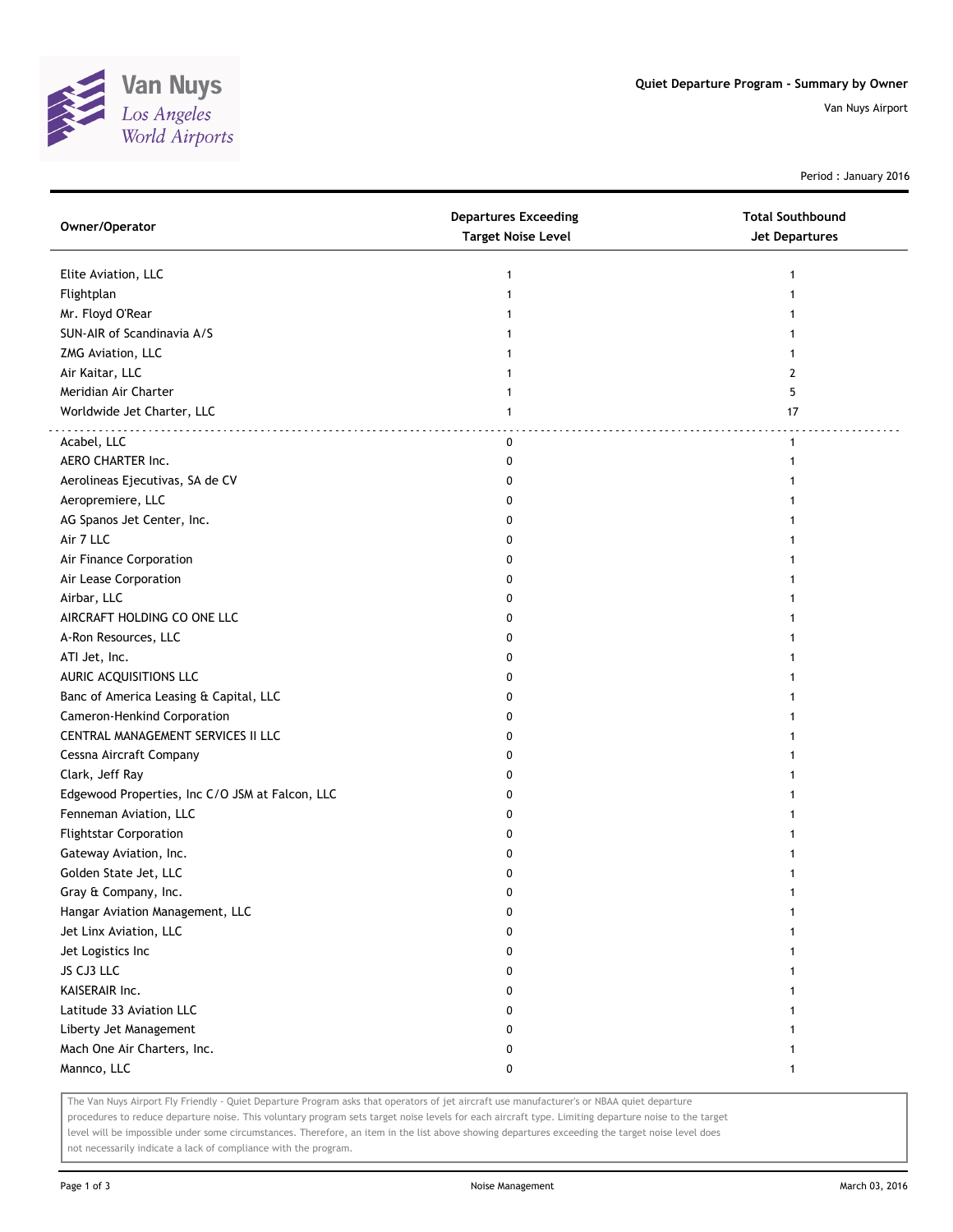

Period : January 2016

| Owner/Operator                       | <b>Departures Exceeding</b><br><b>Target Noise Level</b> | <b>Total Southbound</b><br><b>Jet Departures</b> |
|--------------------------------------|----------------------------------------------------------|--------------------------------------------------|
| Maule Group, LLC                     | 0                                                        | 1                                                |
| MCS Leasing, Inc.                    | 0                                                        | 1                                                |
| Mueller Industries, Inc.             | 0                                                        |                                                  |
| N605WG, LLC                          | 0                                                        |                                                  |
| N98TB LLC                            | 0                                                        |                                                  |
| NTA                                  | 0                                                        | 1                                                |
| <b>NV510 LLC</b>                     | 0                                                        | 1                                                |
| Pinnacle Aviation, Inc.              | 0                                                        | 1                                                |
| Presidential Aviation, Inc.          | 0                                                        |                                                  |
| Rida Aviation, LLC                   | 0                                                        |                                                  |
| Royal Air Freight, Inc.              | 0                                                        |                                                  |
| Saxonair                             | 0                                                        |                                                  |
| Skybird Aviation                     | 0                                                        |                                                  |
| Space Exploration Technologies       | 0                                                        |                                                  |
| SunQuest Executive Air Charter, Inc. | 0                                                        |                                                  |
| TAG AVIATION S.A.                    | 0                                                        | 1                                                |
| Takle Management, LLC                | 0                                                        | 1                                                |
| Talon Air, Inc.                      | 0                                                        | 1                                                |
| The Heavener Company Leasing, LLC    | 0                                                        |                                                  |
| Threshold Technologies, Inc.         | 0                                                        |                                                  |
| Tutor-Saliba Corporation             | 0                                                        |                                                  |
| VIRGIN BLUE AIRLINES Pty Ltd         | 0                                                        |                                                  |
| VistaJet Limited                     | 0                                                        |                                                  |
| WING AND A PRAYER INC                | 0                                                        |                                                  |
| Worldwide Jet Charter, Inc.          | 0                                                        | 1                                                |
| AVCENTER AIR CHARTERS                | 0                                                        | 2                                                |
| <b>BANK OF UTAH TRUSTEE</b>          | 0                                                        | 2                                                |
| Channel Island Aviation, Inc.        | 0                                                        | 2                                                |
| Delta Private Jets                   | 0                                                        | 2                                                |
| Jet Aviation Business Jets, Inc.     | 0                                                        | 2                                                |
| Journey Aviation, LLC                | 0                                                        | 2                                                |
| <b>NVJETS</b>                        | 0                                                        | $\overline{2}$                                   |
| Oakmont Corporation                  | 0                                                        | 2                                                |
| Priester Aviation, LLC               | 0                                                        | 2                                                |
| <b>QUEST DIAGNOSTICS</b>             | 0                                                        | $\mathbf{2}$                                     |
| Trans-Exec Air Service, Inc.         | 0                                                        | $\mathbf{2}$                                     |
| XOJET, Inc.                          | 0                                                        | 2                                                |
| Corporate Flight International       | 0                                                        | 3                                                |
| Dreamline Aviation, LLC              | 0                                                        | 3                                                |
| Chrysler Aviation, Inc.              | 0                                                        | 4                                                |
| Desert Jet, LLC                      | 0                                                        | 5                                                |

The Van Nuys Airport Fly Friendly - Quiet Departure Program asks that operators of jet aircraft use manufacturer's or NBAA quiet departure

procedures to reduce departure noise. This voluntary program sets target noise levels for each aircraft type. Limiting departure noise to the target level will be impossible under some circumstances. Therefore, an item in the list above showing departures exceeding the target noise level does not necessarily indicate a lack of compliance with the program.